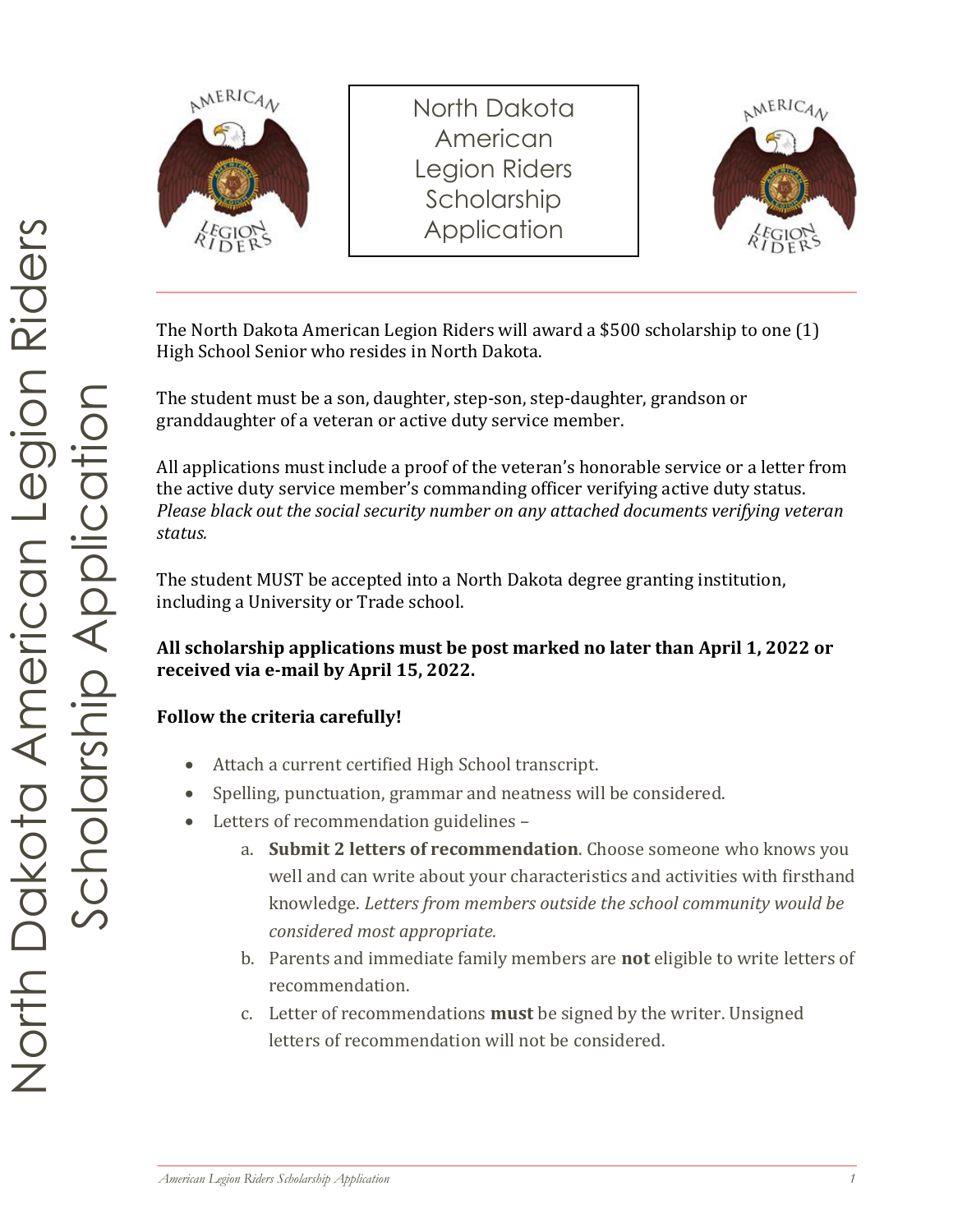If at all possible, scholarship(s) will be awarded during the Senior Awards Ceremony at each of the recipient's high school in the spring of their senior year. The scholarship will be paid in full to the school of enrollment at the beginning of the second semester upon proof of satisfactory progress in the chosen field enrollment is received.

**Incomplete applications or those not following the guidelines above will not be considered.**

## **Supporting Documents**

Please attach your two letters of recommendation, the certified high school transcript, and your essay answers to the end of this application along with proof of veteran's honorable service or Commanding Officer's letter of verification.

If additional pages are needed for the essay question, please attach them when submitting completed application by mail.

If you are unable to email the completed application or attach the required supporting documents, please mail your complete application packet to:

North Dakota American Legion Riders Attn: Scholarship Committee 408 Iowa Ave. Barney, ND 58008 Email: [jerryp@rrt.net](mailto:jerryp@rrt.net)

**If you have any questions, please contact Gerald Puetz at [jerryp@rrt.net](mailto:jerryp@rrt.net) or at 701-899-1892.**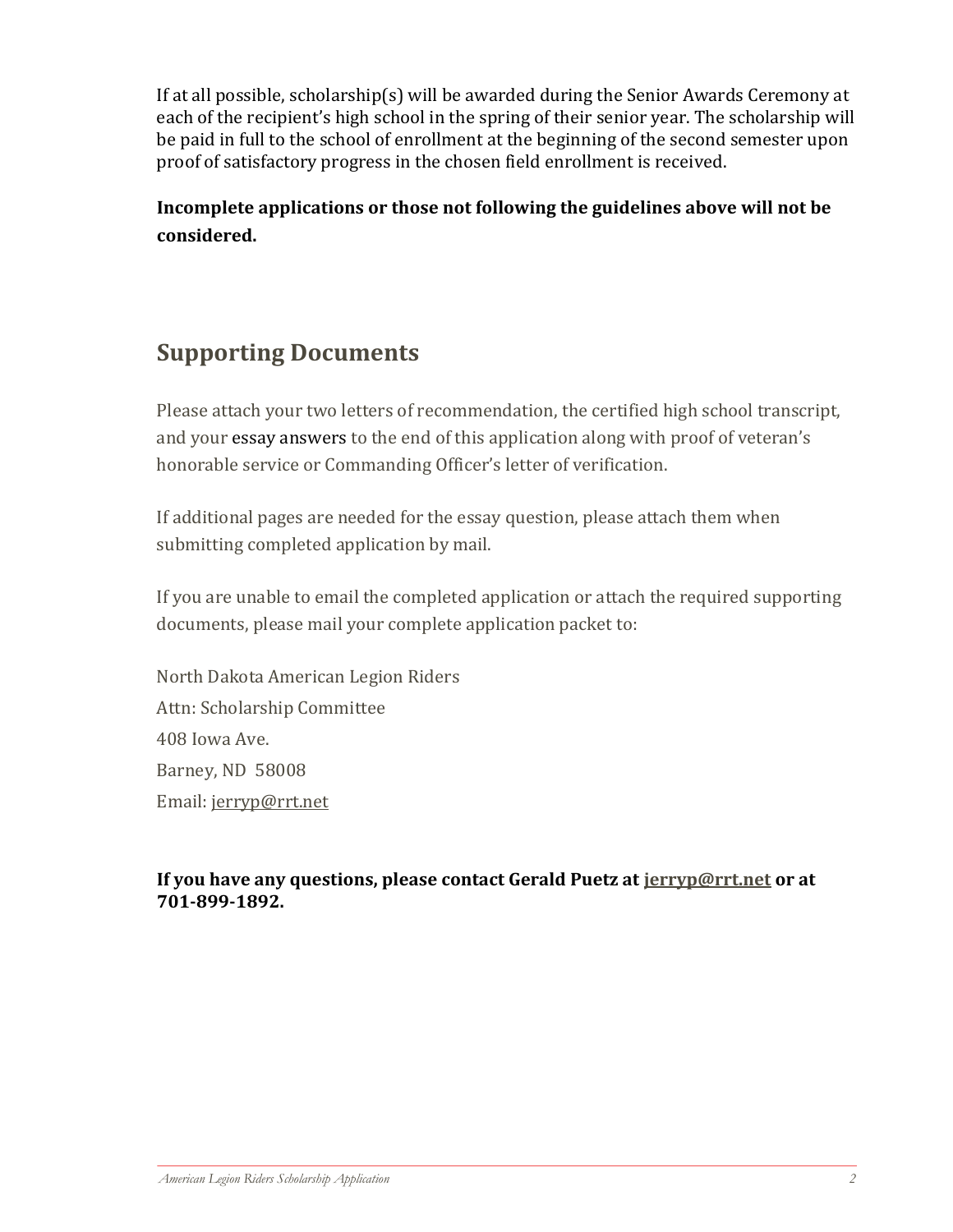## **Student Contact Information**

| Last Name                           | <b>First Name</b> | Middle Initial |
|-------------------------------------|-------------------|----------------|
| Address                             |                   |                |
| City                                | State             | Zip            |
| <b>Home Phone</b>                   | <b>Cell Phone</b> |                |
| E-mail address                      |                   |                |
| Date of Birth (MM/DD/YYYY)          |                   |                |
|                                     |                   |                |
| <b>Student Academic Information</b> |                   |                |
|                                     |                   |                |
|                                     |                   |                |
|                                     |                   |                |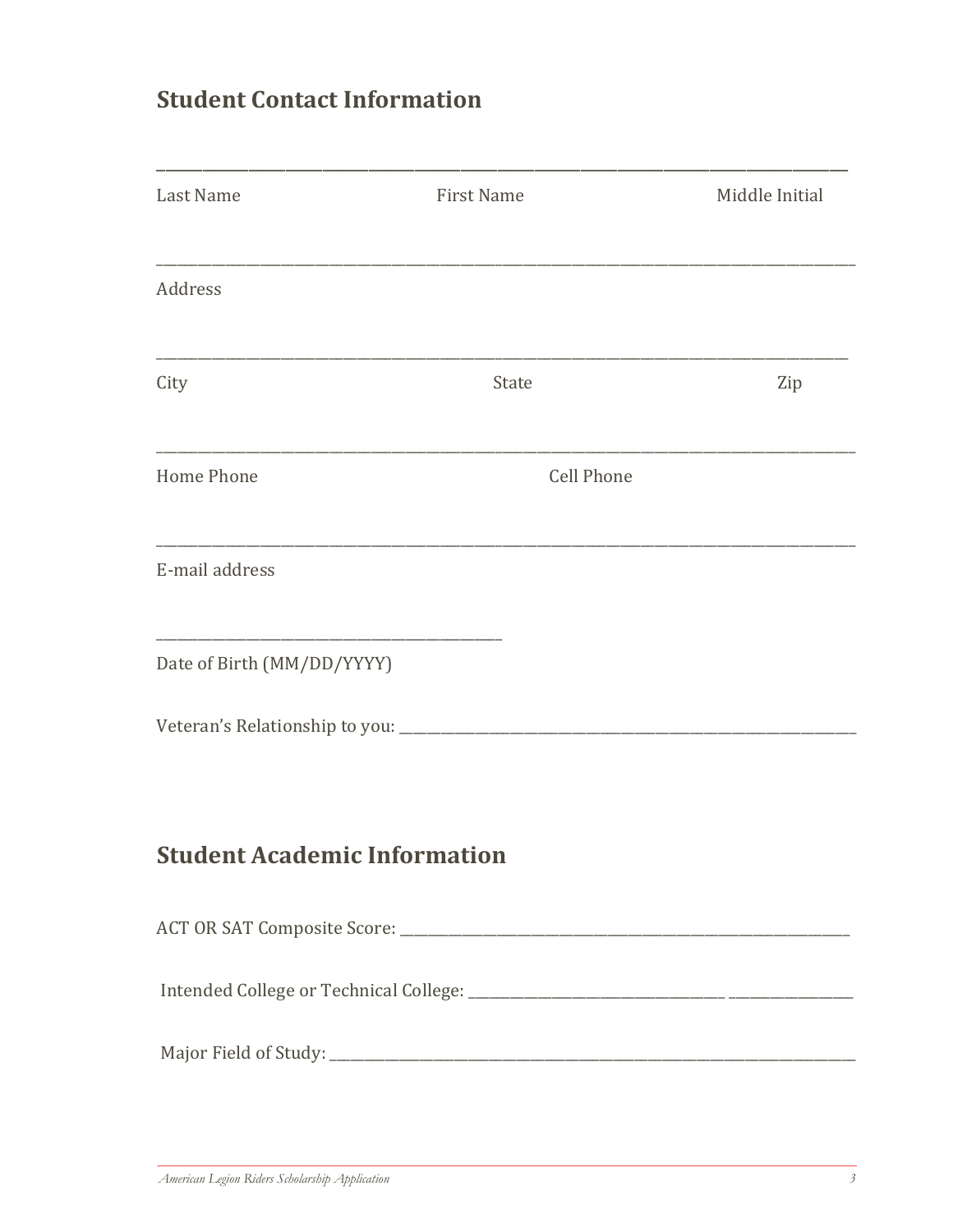# **Family Information**

| Number of Siblings who are attending a college or technical college: ____________ |  |  |
|-----------------------------------------------------------------------------------|--|--|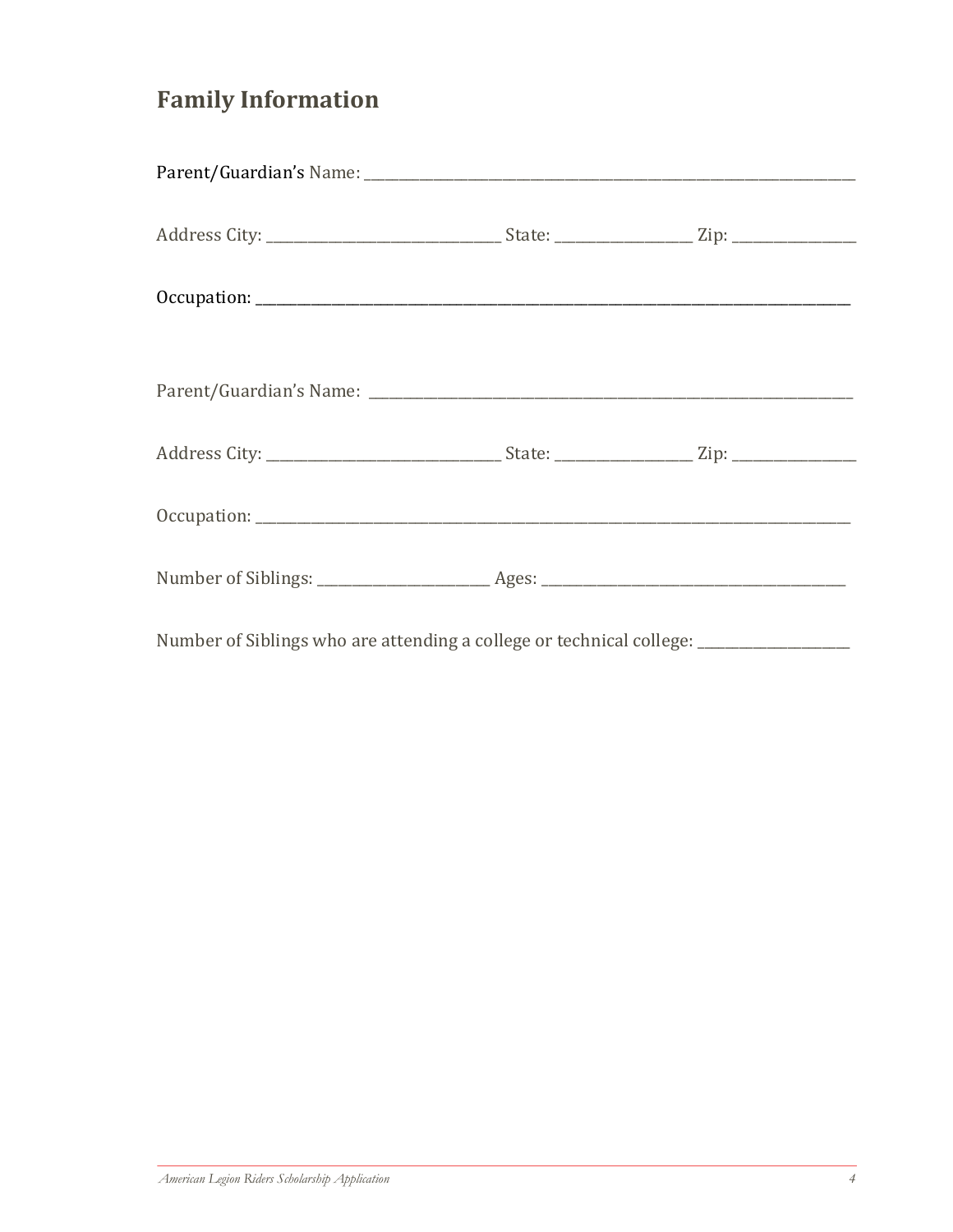| Athletics/Extracurricular<br><b>Activities</b> | Responsibilities/Offices/Honors | <b>Grade Level</b>               |
|------------------------------------------------|---------------------------------|----------------------------------|
|                                                |                                 |                                  |
|                                                |                                 |                                  |
|                                                |                                 |                                  |
|                                                |                                 |                                  |
|                                                |                                 |                                  |
|                                                |                                 |                                  |
|                                                |                                 |                                  |
|                                                |                                 |                                  |
|                                                |                                 |                                  |
| <b>Community Service</b>                       |                                 | <b>Hours of Service</b>          |
|                                                | <b>Activity/Role</b>            |                                  |
|                                                |                                 |                                  |
|                                                |                                 |                                  |
|                                                |                                 |                                  |
|                                                |                                 |                                  |
|                                                |                                 |                                  |
|                                                |                                 |                                  |
|                                                |                                 |                                  |
| Employment                                     | <b>Position Held</b>            | <b>Average Hours per</b><br>Week |
|                                                |                                 |                                  |
|                                                |                                 |                                  |
|                                                |                                 |                                  |
|                                                |                                 |                                  |
|                                                |                                 |                                  |
|                                                |                                 |                                  |

## **Activities, Community Service and Employment**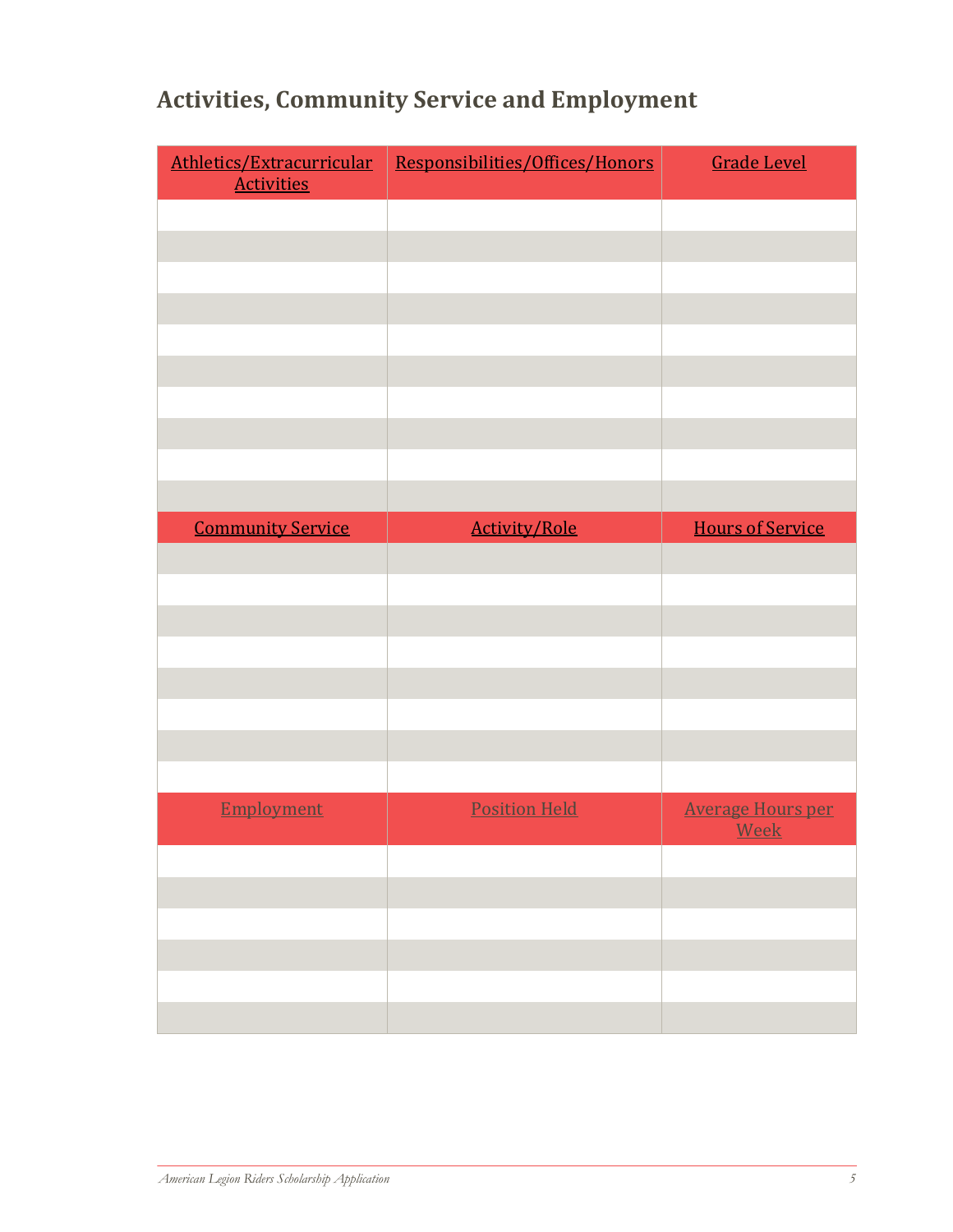### **Essay**

**In 250 – 500 words:** Describe how you value military service and explain how military service relates to the freedoms we enjoy today.